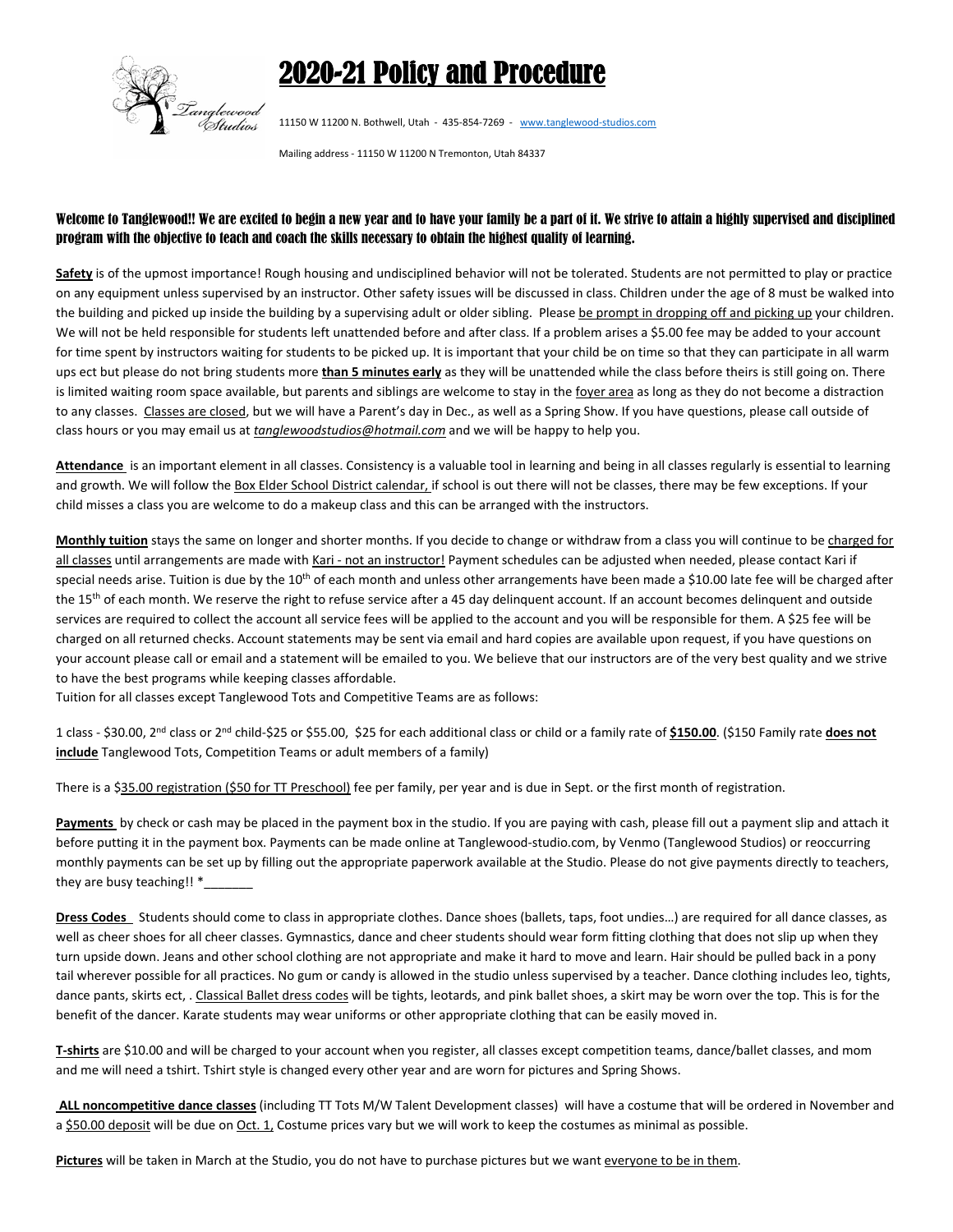Tanglewood Tots - M/W (Talent Development program) \$100 a month, T/Th (Regular preschool) \$70 a month - If you have a child enrolled in Tanglewood Tots Preschool additional classes for that student or other family members begin at \$25 (excludes Comp teams). Students will not be allowed in the class room more than 5 mins before class begins and need to be picked up on time.

## **Competition Teams** (Competition and costume fees are approximate and may vary)

Cheer – Advanced ‐ \$55 a month – 2 hours a week – Comp. fees \$20 per competition x 3 competitions, Uniforms \$100, warm ups \$90. Intermediate/Junior cheer ‐ \$30 a month – 1 hour a week, comp. fees, uniforms ect are the same as Adv. Cheer.

All around Gymnastics Team ‐ \$140 a month – \$59 USAG fee, \$65‐\$85 per competition, other cost will be addressed by the coach.

All around Pre Team ‐ \$75 a month – other costs will be addressed by the coach.

Competition Dance - Tuition will be based on the hours that the team dances ect per week. Costumes for the competitive dance teams will be order by November and the deposit will be \$75.00 due in October with remainder due by the 10<sup>th</sup> of December. There is a costume for each dance at approximately \$70 a costume, all dancers(except Bonsai) will need a leo (app.\$20.00). Team warm ups are \$90.00 and will be ordered in September and must be paid for before they are ordered. Parents are responsible for dance shoes, tights, makeup, bags ect. , each dancer will need 2 pair of tan tights or body tights, tap shoes, ballets and 2 pair of Foot Thongs. Competition Dance teams will compete in 3‐5 competitions at approximately \$20.00 per dance per competition, competition fees are due by the  $1<sup>st</sup>$  of January.

All competition costume fees, competition fees ect may be adjusted if costs change.

\_\_\_\_\_\_\_\_\_\_\_\_\_\_\_\_\_\_\_\_\_\_\_\_\_\_\_\_\_\_\_\_\_\_\_\_\_\_\_\_\_\_\_\_\_\_\_\_\_\_\_ \_\_\_\_\_\_\_\_\_\_\_

**All Students will be placed in skill/ability appropriate classes and teams. Your student may change classes as their ability levels increase. Please understand this is to help them develop at their own rate and to allow them time to develop correct technique and skills. \*\_\_\_\_\_\_ (initial)** 

**By signing this document I agree that I have read the Policy and Procedures and I am agreeing to follow all policies and procedures stated herein. I also agree to pay fees, including late fees, as stated in this document. \*\_\_\_\_\_\_\_\_\_(initial)** 

**Release Certain risks are involved in the sports and activities that are offered at Tanglewood Studios. All safety precautions will be taken on the part of instructors. By signing this document, you are agreeing to release all instructors, building owners, and anyone else associated with this business, Tanglewood Studios, of responsibility in the event of an injury or accident. In addition, you are agreeing to follow all policies and procedures stated in this document. You also agree to pay fees, including late fees, as stated in this document and allow pictures/videos to be taken during associated activities and to be used as needed for advertising, Facebook ect..** 

Parent or guardian Signature **Date Date Date**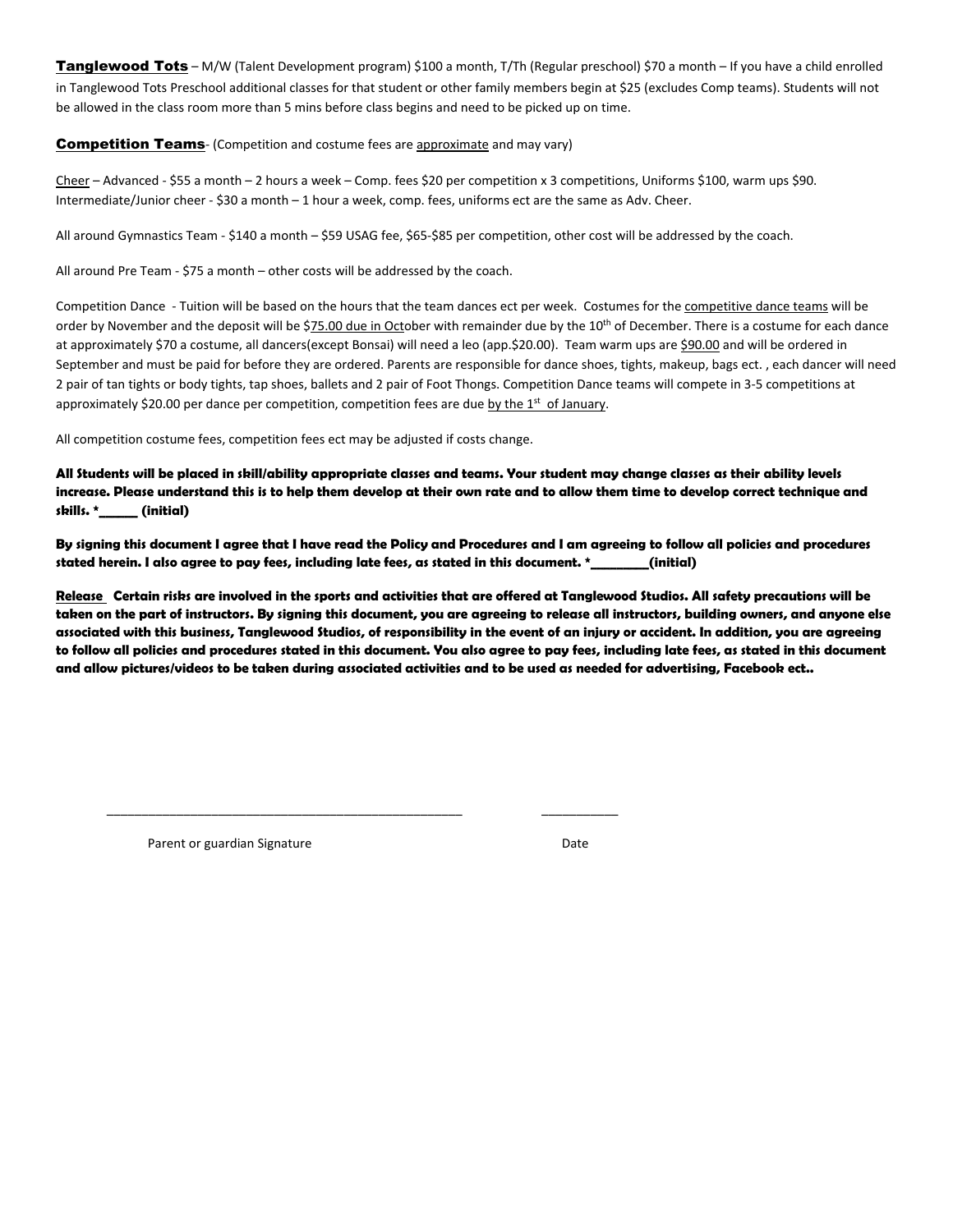| Account/Student Info - 2020-21 |  |  |
|--------------------------------|--|--|
|                                |  |  |
|                                |  |  |
|                                |  |  |
|                                |  |  |
| Students:                      |  |  |
|                                |  |  |
|                                |  |  |
|                                |  |  |
|                                |  |  |
|                                |  |  |
|                                |  |  |
|                                |  |  |
|                                |  |  |
|                                |  |  |
|                                |  |  |
|                                |  |  |
|                                |  |  |
|                                |  |  |
|                                |  |  |
|                                |  |  |
|                                |  |  |
|                                |  |  |
|                                |  |  |
|                                |  |  |
|                                |  |  |